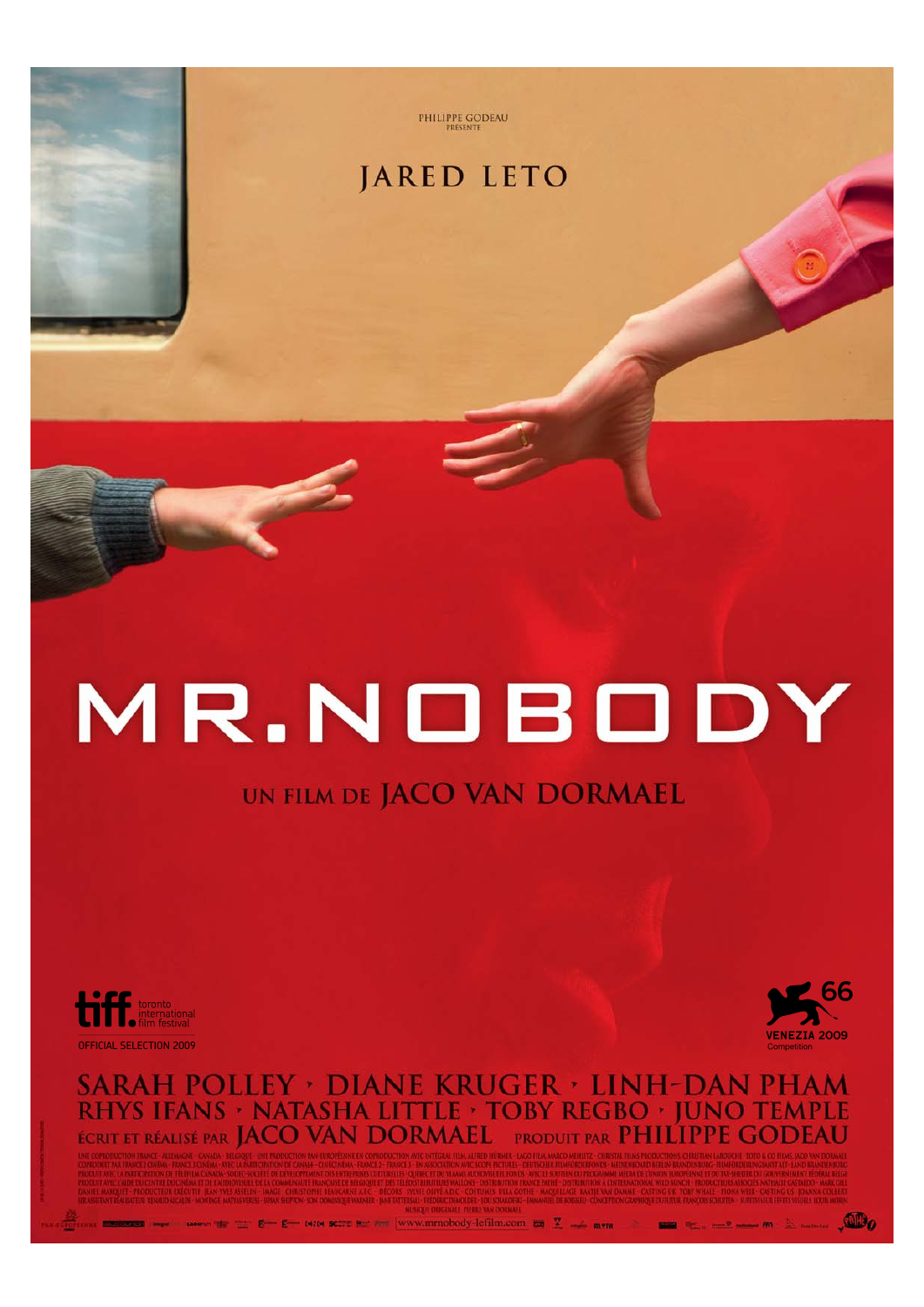



# **MR. NOBODY**

A FILM BY **JACO VAN DORMAEL**

2.35 SCOPE • 137' • DOLBY SR-D – DTS • VISA Nº 112.536

**VENICE PRESS: Charles McDonald** | **TEL** +39 335 672 5526 | charles@charlesmcdonald.co.uk

**TORONTO PRESS: GAT & M LINK Martin Marquet** | **TEL** +1 310 927 5789 | martin.marquet@mac.com **Ingrid Hamilton** | **TEL** +1 416 731 3034 | ingrid@gat.ca 44 Hazelton Avenue | **TEL** +1 416 966 2893

# **WORLD SALES:** wild bunch

**Vincent Maraval** | **TEL** +33 6 11 91 23 93 | vmaraval@wildbunch.eu **Gaël Nouaille** | **TEL** +33 6 21 23 04 72 | gnouaille@wildbunch.eu **Carole Baraton** | **TEL** +33 6 20 36 77 72 | cbaraton@wildbunch.eu **Laurent Baudens** | **TEL** +33 6 70 79 05 17 | lbaudens@wildbunch.eu **Silvia Simonutti** | **TEL** +33 6 20 74 95 08 | ssimonutti@wildbunch.eu

**TORONTO SALES OFFICE:** Sutton Place Hotel - Apt 406 - 955 Bay Street **PARIS OFFICE:** 99 Rue de la Verrerie - 75004 Paris - France | **TEL** +33 1 53 01 50 30 | **FAX** +33 1 53 01 50 49

**PLEASE NOTE:** High definition images can be downloaded from the 'press' section of **http://www.wildbunch.biz**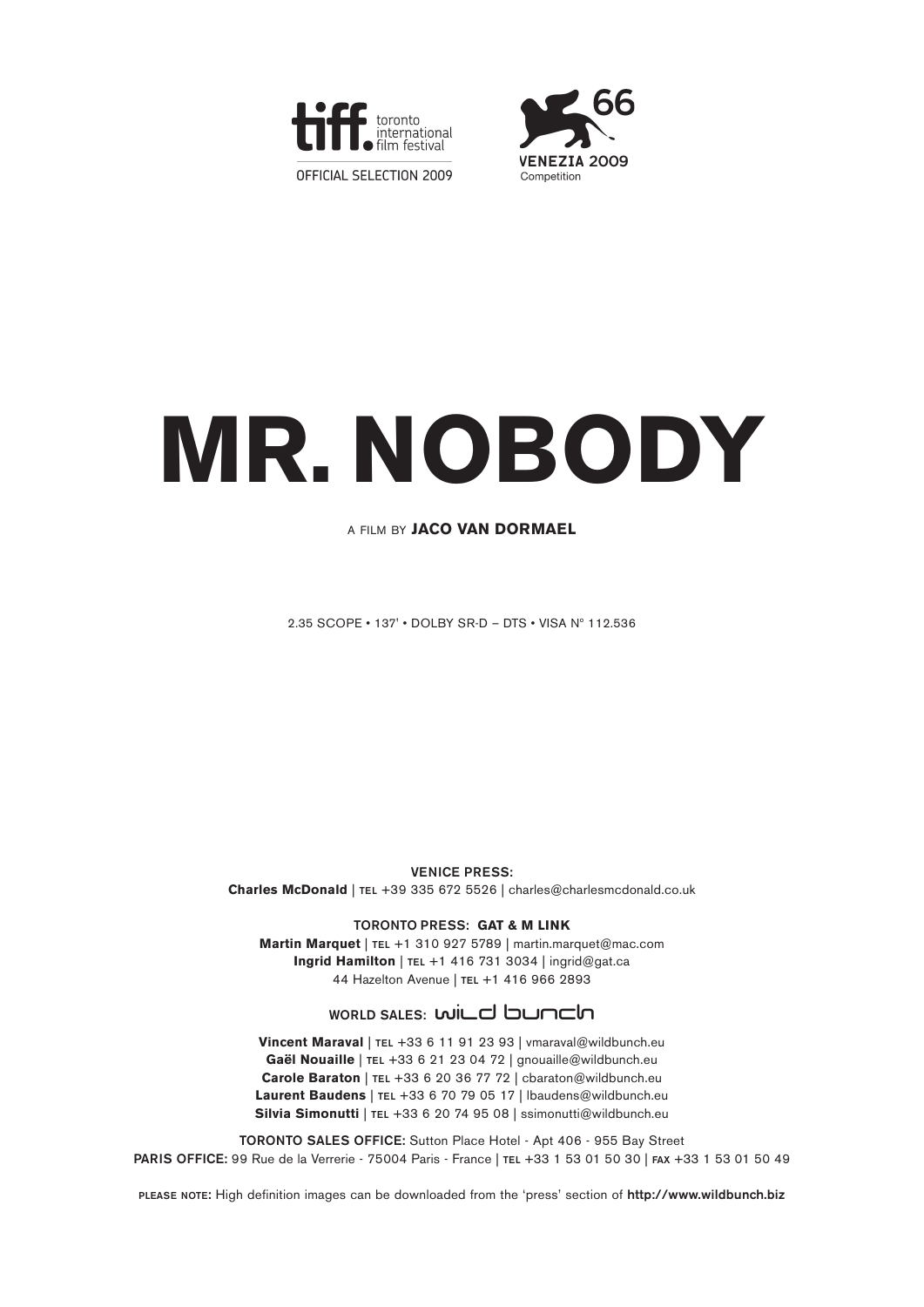# **SYNOPSIS**

A young boy stands on a station platform. The train is about to leave. Should he go with his mother or stay with his father? An infinity of possibilities rise from this decision. As long as he doesn't choose, anything is possible.

Every life deserves to be lived.

# **CAST**

*Adult Nemo / Old Nemo* Jared LETO **Adult Elise** Sarah POLLEY *Adult Anna* Diane KRUGER *Adult Jeanne* Linh-Dan PHAM *Nemo's father* Rhys IFANS *Nemo's mother* Natasha LITTLE *15-year-old Nemo* Toby REGBO *15-year-old Anna* Juno TEMPLE *15-year-old Elise* Clare STONE *9-year-old Nemo* Thomas BYRNE *15-year-old Jeanne* Audrey GIACOMINI *9-year-old Anna* Laura BRUMAGNE *Dr Feldheim* Allan CORDUNER *Young journalist* Daniel MAYS *Harry* Michael RILEY *TV host* Harold MANNING *Eve* Emily TILSON *Joyce* Roline SKEHAN **Noah** Anders MORRIS *Henry* Pascal DUQUENNE *5-year-old Nemo* Noa DE CONSTANZO *Clara* Chiara CASELLI

#### **CREW**

| WRITTEN AND DIRECTED BY          | Jaco VAN DORMAEL                       |
|----------------------------------|----------------------------------------|
| <b>PRODUCER</b>                  | Philippe GODEAU                        |
| <b>CO-PRODUCERS</b>              | Alfred HÜRMER                          |
|                                  | Marco MEHLITZ                          |
|                                  | <b>Christian LAROUCHE</b>              |
|                                  | Jaco VAN DORMAEL                       |
| <b>EXECUTIVE PRODUCERS</b>       | Nathalie GASTALDO                      |
|                                  | Mark GILL                              |
|                                  | Daniel MARQUET                         |
|                                  | Jean-Yves ASSELIN                      |
| DP                               | Christophe BEAUCARNE A.F.C.            |
| <b>EDITORS</b>                   | Matyas VERESS                          |
|                                  | <b>Susan SHIPTON</b>                   |
| SOUND                            | Dominique WARNIER                      |
|                                  | <b>Jane TATTERSALL</b>                 |
|                                  | <b>Frederic DEMOLDER</b>               |
|                                  | Lou SOLAKOFSKI                         |
|                                  | <b>Emmanuel de BOISSIEU</b>            |
| <b>ASSISTANT DIRECTOR</b>        | <b>Renaud ALCADE</b>                   |
| <b>SET DESIGN</b>                | Sylvie OLIVE A.D.C.                    |
| <b>COSTUME DESIGN</b>            | <b>Ulla GOTHE</b>                      |
| MAKE-UP AND HAIR                 | Kaatje VAN DAMME                       |
| <b>CASTING</b>                   | <b>Toby WALE</b>                       |
|                                  | Fiona WEIR                             |
|                                  | Joanna COLBERT                         |
| <b>VISUAL EFFECTS SUPERVISOR</b> | Louis MORIN                            |
| 'FUTURE' GRAPHIC CONCEPT         | François SCHUITEN                      |
| <b>ORIGINAL MUSIC</b>            | Pierre VAN DORMAEL                     |
|                                  | PHOTOGRAPHY Chantal THOMINE DESMAZURES |

A PAN-EUROPÉENNE PRODUCTION CO-PRODUCED WITH INTEGRAL FILM, ALFRED HÜRMER - LAGOFILM, MARCO MEHLITZ - CHRISTAL FILMS PRODUCTIONS, CHRISTIAN LAROUCHE - TOTO & CO FILMS, JACO VAN DORMAEL CO-PRODUCED BY FRANCE 2 CINÉMA - FRANCE 3 CINÉMA WITH THE PARTICIPATION OF CANAL+ CINÉCINÉMA - FRANCE 2 - FRANCE 3 IN PARTNERSHIP WITH SCOPE PICTURES - DEUTSCHER FILMFÖRDERFONDS - MEDIUMBOARD BERLIN-BRANDENBURG - FILMFÖRDERUNGSANSTALT - LAND BRANDEBURG - ARD DEGETO - COMMERZBANK PRODUCED IN PARTNERSHIP WITH TÉLÉFILM CANADA - SODEC - SOCIÉTÉ DE DÉVELOPPEMENT DES ENTERPRISES CULTURELLES - QUÉBEC - VLAAMS AUDIOVISUEL FONDS - RÉGION WALLONNE - RTL TVI AND FORTIS FILM FUND WITH THE SUPPORT OF EURIMAGES - PROGRAMME MÉDIA DE L'UNION EUROPÉENNE AND TAX-SHELTER DU GOUVERNEMENT FÉDÉRAL BELGE PRODUCED WITH THE HELP OF CENTRE DU CINÉMA ET DE L'AUDIOVISUEL DE LA COMMUNAUTÉ FRANÇAISE DE BELGIQUE ET DES TÉLÉDISTRIBUTEURS WALLONS

MR. NOBODY © 2009 PAN-EUROPEENNE - MR NOBODY DEUTSCHLAND GMBH - 6515291CANADA INC - TOTO&CO FILMS - FRANCE 2 CINEMA - FRANCE 3 CINEMA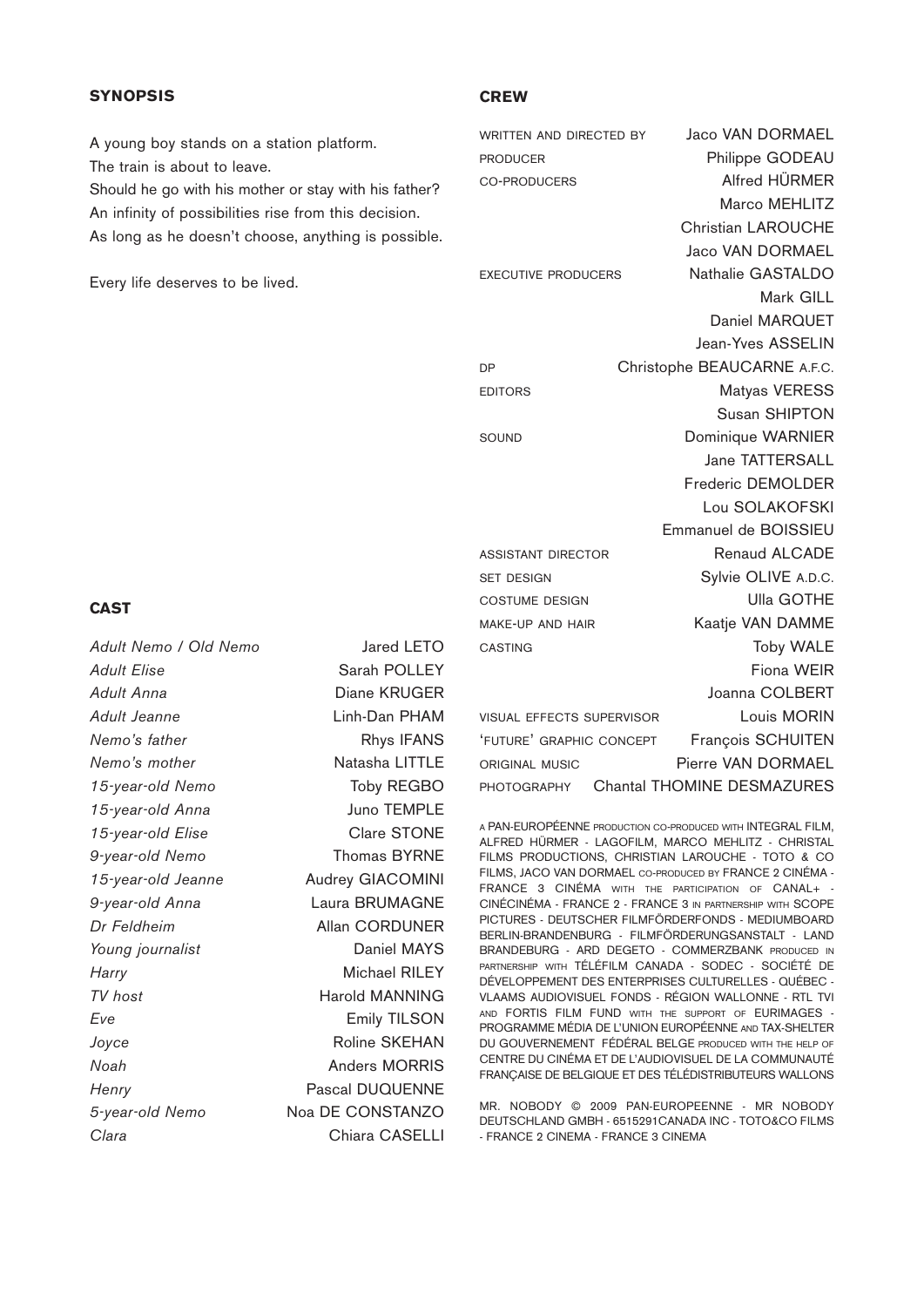# **A CONVERSATION WITH PHILIPPE GODEAU**

After THE EIGHTH DAY Jaco told me: *"For my next film, I'm going to do something a lot more simple, not very expensive and that won't take so long!" (Laughs)*. But then, as time went by, events took a different turn… A film is organic: it evolves constantly. The delivery took a very long time. That's because Jaco isn't one of those people who has to do things for the sake of doing them. He is an artist before he is a film director. He needs time to reach his aspirations.

#### FINANCING

I read the screenplay for the first time in Cannes in 2004. It could have been budgeted at 50 million Euros then, which meant it was impossible to finance. Jaco is a friend first, so I told him things as they were: we had to find co-producers. So we worked together to turn it into a less expensive project. Of course it was still going to be an expensive and difficult film to achieve but it wasn't impossible. Nobody was prepared to take such a gamble on a six month shoot with all the risks involved. Pathé and Wild Bunch joined me later on the project, not because of the cast (we had no actors signed at that point) but due to Jaco's reputation which is very rare today, especially on a project of this scale. The sums they were prepared to invest were nowhere near enough to cover the budget though. This led me to take very high personal guarantees on the film so we could get the machine going. To sum it up, if I hadn't been prepared to put up the money up front, gambling on the fact that I could repay myself as possible investors joined the project as it went on, MR. NOBODY would have stayed on the shelf.

Admittedly, if Jaco hadn't been my friend, I would have never thrown myself into this adventure. But I didn't do it only for the sake of our friendship or else we would have probably hit a wall. Quite simply, by becoming his friend I got to know him and have total trust in him. I knew that he wouldn't let me down and that I wasn't taking the risk on my own but that we were taking it together. I knew we'd encounter obstacles on the way but I was certain that we would face them together.

# JACO AND I

Jaco and I met during TOTO THE HERO, then worked together on THE EIGHTH DAY. Even though each film is different the foundation remains the same: mutual trust. Each of us needs time to ourselves. Jaco needs to pursue his artistic aspirations and I try to make it financially possible. We see each other all the time but we almost always talk about other things. We both know that if we make progress separately we do not need to report to each other. Our relationship is very natural. I don't stand behind his camera and tell him what to do and he doesn't get involved in the financing. But on set he needs to know what I think. He fully trusts me when it comes to the films' releases: choosing the poster, the trailers. We complement each other well, I think.

#### THE SHOOT

The film did not overrun the six-month shoot by even one day. The financial scale of it did exceed what we had originally planned but in a controlled way. And looking back, the shoot was the most enjoyable part of this adventure. Admittedly, the days were long, the working schedule crazy between Belgium, Canada and Germany… But we had no major problems. All difficulties were resolved thanks to the sheer pleasure radiating from the whole team. Even though Jaco makes so few movies, he is surrounded by people close to him. I've never seen him as happy as on the set of MR. NOBODY. This is one of the reasons I encourage him to work more often!

#### POST-PRODUCTION

Post-production takes a very long time for this kind of film: the editing lasted over a year. I think it's a real challenge to have enough hindsight while being stuck in it for so long, as Jaco did. It is not surprising that it's during this stage that both of us had to have the most discussions. I had the detachment he couldn't have. That period was quite complex for a perfectionist like Jaco: he could have spent 10 years working on it, exploring all the possibilities of the editing and coming up with an entirely different film. But he got through it and we're delighted with the end result. Jaco masters his technique while never losing the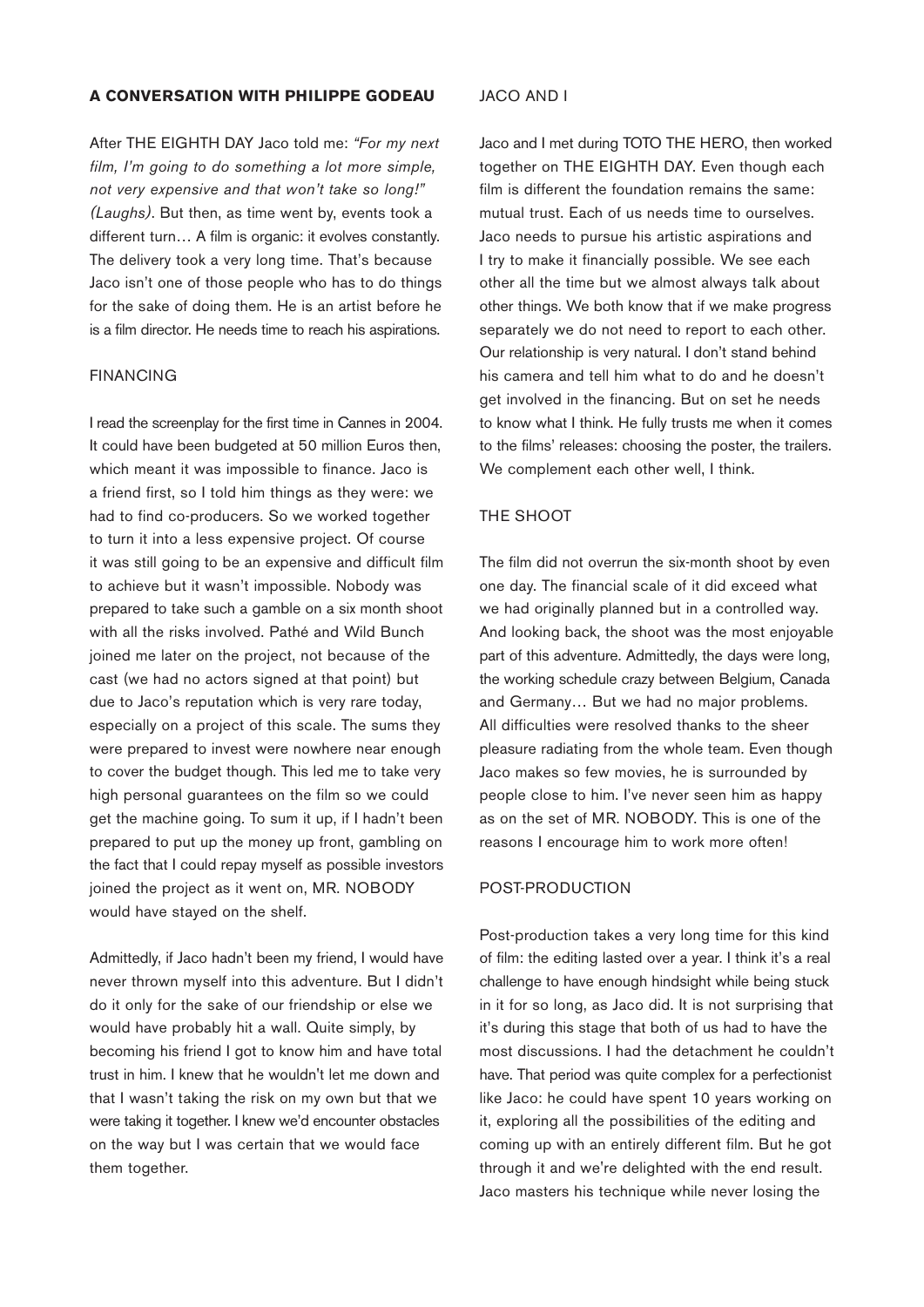poetry and always keeping his vision intact. Everything blends really well with him.

# OUTCOME

With MR. NOBODY, I am very happy to show that following directors and accompanying them allows one to go further, to take risks. Jaco and I did not fall asleep on our collaboration; it pushed us, each in his own way, to go further, to accomplish what seemed impossible. It would not have been possible for me to produce this film if I hadn't produced the others, if I hadn't been familiar with his way of working.

In the end I am happy and proud of this film because it isn't like any other I've seen. It succeeds in conveying lots of things that I would have liked to tell my own children about life, the choices one has to make… Jaco doesn't preach, he makes me feel, live and relive. It is a tour de force!

# **A CONVERSATION WITH JACO VAN DORMAEL**

**Why wait so long before returning to a film set?** I was living. And I was writing. Of course I'd have never imagined this film would take so long. But the more I wrote, the more I had to write. As long as I wasn't satisfied I kept on experimenting with different paths. Perhaps I'm a compulsive monomaniac? In the end, the screenplay took seven years to write, every day from 10am until 3.30pm, which is when school finishes for my kids. The great advantage is that writing is totally compatible with family life. I had no pressure. In the movie world a five-year-old film is an old film. It's very comfortable to be a "has-been".

#### **What was the starting point for MR. NOBODY?**

MR. NOBODY is a film about complexity. The challenge was to talk about complexity in a medium that tends towards simplification. It's also a film about life. While in cinema, every scene is indispensable and everything comes together in the end, my own life is full of holes, of chance occurrences, of useless scenes, and moves inevitably towards death. That's what makes it beautiful.

It's a film about doubt… but I could be wrong. But above all it's a film about choice. What part does chance play in the choices we make? Why do we make one choice and not another? What is it that makes our life what it is? How much is choice and how much is the interaction of a multitude of little causes of which we have no knowledge? Has a stranger on the other side of the planet unknowingly altered the course of your life by boiling an egg? When I'm madly in love and tell myself *"I could never live without her"*, what would have happened if I had never met her?

My starting point was a 12-minute short I made in 1982 called E PERICOLOSO SPORGERSI. A kid runs behind a train with two possible choices: to go with his mother or with his father. From there we follow two possible futures. I started one version based on the fact that a woman jumps or doesn't jump on a train. Then SLIDING DOORS by Peter Howitt came out, followed by RUN LOLA RUN by Tom Tykwer. I had to find something else. And that's when I realised that the story I was trying to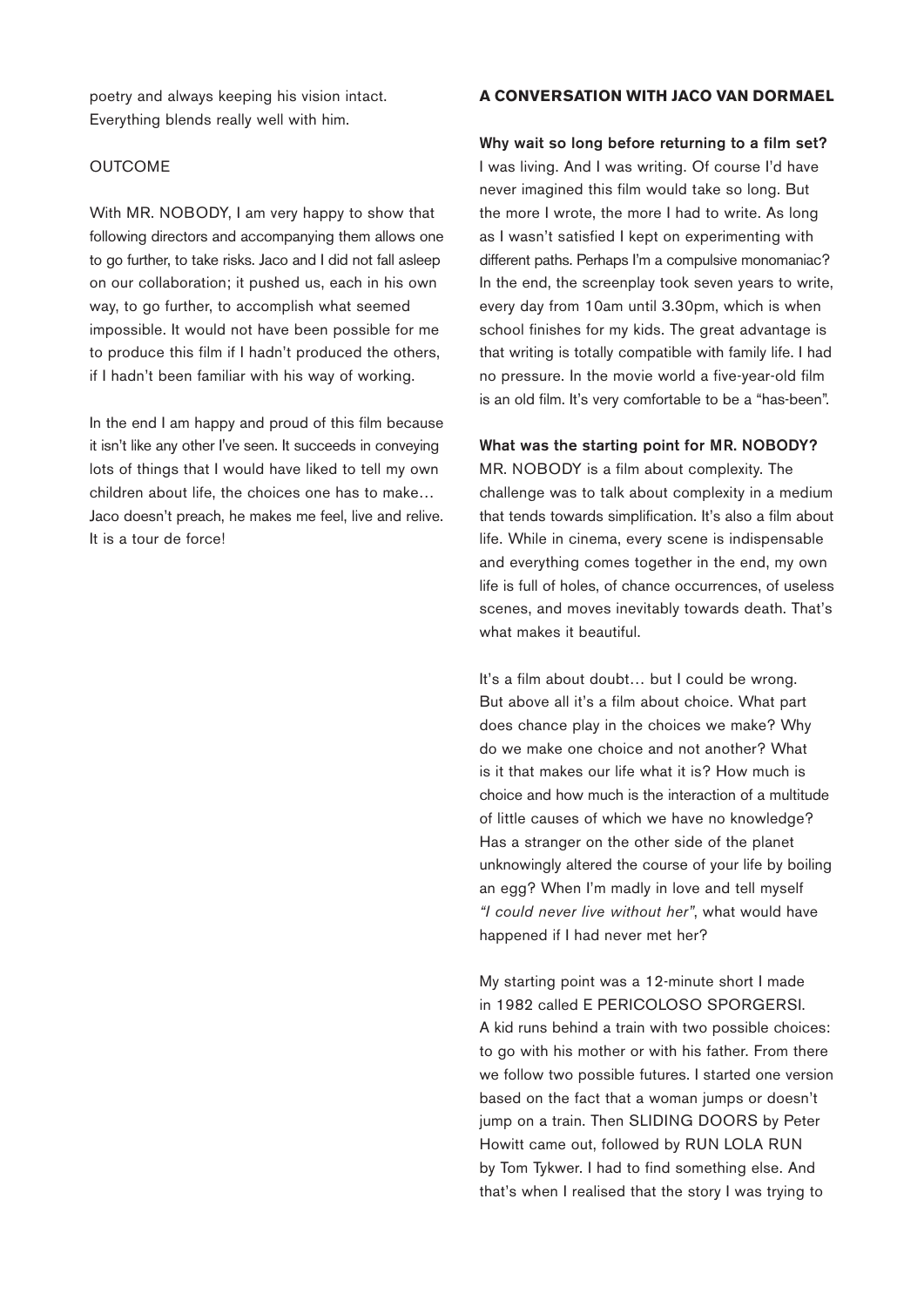tell was not binary, that I was above all interested by the multiplicity and complexity of choices. When you have to make a choice, there are never only two options but an infinite number resulting from the first two. It's a branching out. With this screenplay I wanted to make the viewer feel the abyss that is the infinity of possibilities. Beyond this, I wanted to find a different way of telling a story. I wanted the gaze of the child on his future to meet the gaze of the old man he has become on his past. I wanted to talk about complexity through cinema, which is a simplifying medium. While reality around us is more and more complex, the information is more and more succinct, political speeches are more and more simplistic. What interests me is complexity. Not the simple answers, which are reassuring but bound to be false.

# **When you begin to write your story do you know how it will end?**

Not at all! If I were an efficient screenwriter it wouldn't take me seven years to write a script. With me, there's something organic about writing, like a growing plant. I seem to go in all directions. A bit like Cheval the Postman's Ideal Palace. (Ferdinand Cheval was a French postman who spent 33 years of his life building the extraordinary Palais Idéal). Like Nemo I have great difficulty making choices. So I have masses of possibilities. Then I do some trimming. But the less I know where I want to go, the more mysterious it gets, the more it eludes me, the more it interests me.

#### **When did you know you had finished the writing?**

As writers will say, you know you've finished writing a novel when you're sick of writing it! There was a point when I thought I couldn't do better. From then on it was time to re-write it with the movie camera and actors in a visual way. In fact, when I start to ask myself where I will position my camera, I know that the writing is over and done with.

# **How do you make the transition from writing to directing?**

I wanted each life in MR. NOBODY to have a different cinematic language. I also wanted to use the camera in a very specific way for each life so that one would know which life we are talking about from the first shot of a scene. We filmed the life with Anna (Diane Kruger) like their adolescence:

I used with Anna and Nemo as adults the same set up I'd used with them as teenagers so that the two emotional charges would merge on screen. The life with Elise (Sarah Polley) plays on the distance between her and Nemo, with one of the two characters out of focus, filmed with a hand-held camera, in a realistic way. In the life with Jeanne (Linh-Dan Pham) we used an out of shot technique. The feet appear on screen before the face. The heart of the matter is always out of shot, as if no one's paying attention to it. The life of the teenager in the coma is completely out of focus. The life of the widower is composed of different independent camera movements; they are contemplative, with no connection with the character's movements. The life of "the one who was never born" is flat, unreal; everything in it is clean. To achieve this, I began by cutting out certain scenes on paper. Then, before we started filming, for a period of two weeks, my DP, Christophe Beaucarne and I filmed stand-ins on video to be able to hone the language of each life.

#### **Why did you choose Christophe Beaucarne?**

He's a friend and wasone of my first students at INSAS, the film school in Brussels. We work really well together because we try to outdo each other with experiments. We have a lot of fun with things that only interest film makers. How to avoid reverse shots? What to do so the camera cannot be seen when it is actually moving through a mirror? We enjoyed imagining tricks that one cannot see to give the whole ensemble a strange feeling. Nothing spectacular, just off-kilter moments.

#### **Was any one character particularly hard to write?**

Not really. The biggest challenge was probably to hold over the length of all the polyphonic layers each life told out front - without abandoning any; to find the right construction and the fluidity for this intertwining. The writing of the wives is built on a paradigm based on the relationship each of them has with Nemo. There is the case where he is in love with her and she's in love with him too (Anna), he is in love with her but she isn't quite in love with him (Elise), she is in love with him but he isn't totally in love with her (Jeanne). In the end, the story with Anna - the one where both are in madly in love is lived out in waiting, in absence, whereas the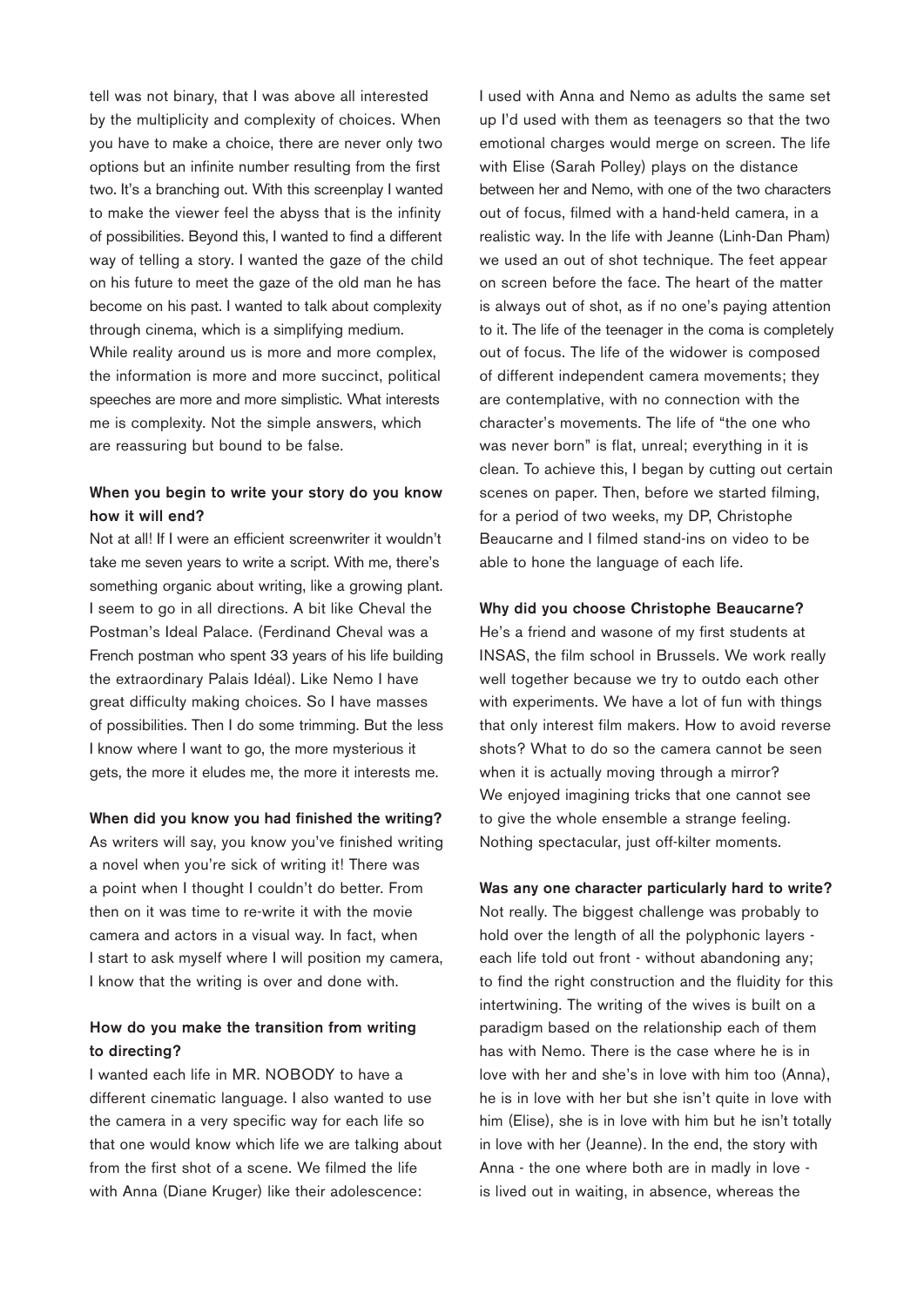other two lives are lived daily but in the tragedy of non-reciprocity.

#### **Why did you cast Jared Leto as Mr. Nobody?**

I try not to have a face in mind when I write. I keep the field of possibilities open. Fortunately, in the case of MR. NOBODY I needed an actor who could transform himself, as much physically as vocally, rhythmically, his breathing... It's pretty obvious from the many films where he is unrecognizable that Jared has a taste for transformation. This was confirmed on set. The more different from himself he has to be, the most at ease and the most brilliant he is. That's when he is at his most natural, like in the scenes in which he plays an old man. Jared is an actor of transformation. Kaatje van Damme, our make up artist really helped the actors to be able to differentiate the diverse lives, to make the link between the teenagers and the adults so they could be one person and one person only.

# **Let's talk about the three wives of his "lives". Sarah Polley who plays Elise…**

She was the first actress I thought of for the role and I was very lucky that she accepted the part right away. I'd finished writing and saw her in Isabel Coixet's THE SECRET LIFE OF WORDS and MY LIFE WITHOUT ME. It was a real shock. She is such a great actress. For the part of Elise, I needed someone who was going to be able to make this seemingly disagreeable woman trapped in her depression endearing. We don't experience her depression from the inside but from Nemo's point of view. We had to be able to love her, in spite of not being able to understand what is happening to her. She herself doesn't understand. That's what is so heart-rending, this inability to comprehend. She is searching for the reason for her suffering, even though this depression could simply be a disease, with all the unfairness that entails. It makes her feel all the more guilty because she knows that it is terrifying for the man who shares her life. When I saw Sarah play her character, I didn't know it was humanly possible for an actor to cry and stop crying on demand each time someone says "Action!" and "Cut!" for weeks on end! And this without any special preparation and while laughing in between takes. But at 29, Sarah already has a 22-year career behind her. She glorified an extremely difficult part.

# **What about Linh-Dan Pham as Jeanne?**

I met her in London. I had imagined Jeanne as a character who suffered in silence. This woman who doesn't feel loved will never reproach her husband with it and will try to be the perfect wife, to do what's asked of her until the end, in order to save what she thinks is their love. I auditioned Linh-Dan - whom I'd already seen in THE BEAT THAT MY HEART SKIPPED by Jacques Audiard - and it was obvious after five minutes that she was the one.

#### **And Diane Kruger who plays Anna?**

Diane said yes two days after we offered her the role and the next day she was in Brussels! I was very touched by her enthusiasm for the project. She is someone who puts herself out on set, who trusts you, who lets you direct her with precision and nuance. She doesn't hold back, she's ready to take risks. She knows within herself when she's got it right. Jared and she make a very close couple on screen, they emanate a disconcerting complicity. I've often seen her playing very feminine women but I had a feeling that she could be at ease just as much in a completely different register, in the role of someone who doesn't care so much about her looks, whose feet are firmly planted on the ground and her head in the clouds. Her character, Anna, doesn't hold on to anything, doesn't own a thing, she is ready to pack her bags and go at any moment. It suits her to a tee. In this film, she has such grace and magnificent strength.

# **And the actors who play Nemo's parents: Rhys Ifans and Natasha Little…**

Of course I'd seen Rhys in NOTTING HILL by Roger Michell where he was incredibly funny. But I had also found him particularly disconcerting in ENDURING LOVE by the same director, where he played a bashful gay man in love. So I knew he was multifaceted which was indispensable to play the rupture between the light-hearted father and the man who suddenly sees his life shattered. My casting director in London suggested Natasha. She amazed me from our first meeting. She is a great theatre actor, one you hardly need direct. You just have to tell her the result you want to achieve and she produces it right away. Her role was decisive for the film: it was necessary that the mother should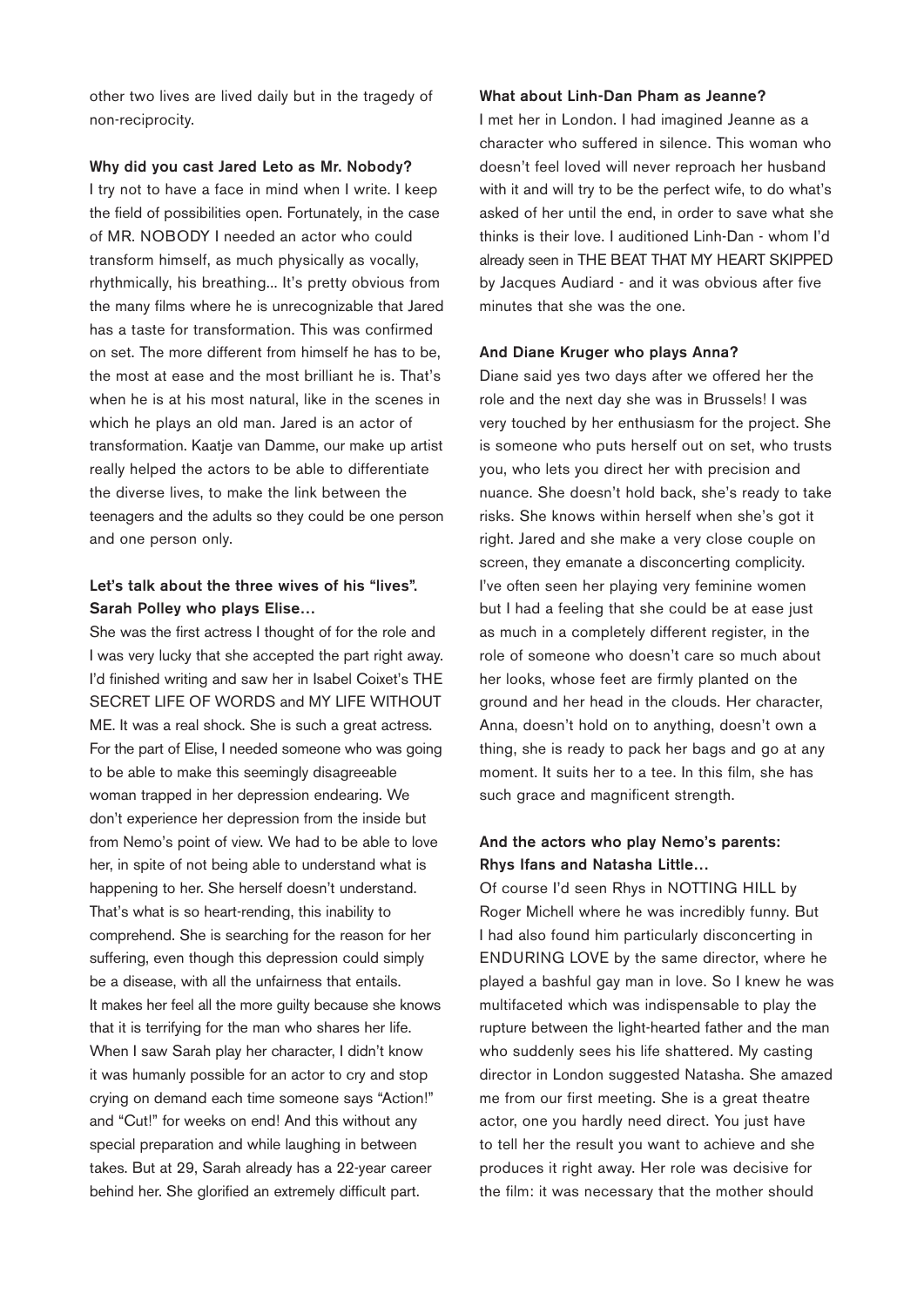destroy the childhood happiness but that one would feel the need to go with her at the same time. That's what Natasha managed to achieve.

#### **What kind of director are you?**

In fact, it's the actors who tell me how to direct them. I try to find what each of them needs. I was surprised by the teenagers, to whom I simply had to explain where their characters needed to go, without going into details about how to get there. They had what was crucial: control of their loss of control! But again, as with the writing I can't really be precise about how I direct actors. I only know that I take immense pleasure in watching them, in telling them how I'd like this or that scene to be. Some actors need to be talked to a lot, others not at all. You have to tell some their character's past, whereas this would disturb others. It's up to me to adapt to each actor so they can get the most pleasure from their work and can reach a moment of grace when they will allow the loss of control that permits them to become the character. Jared gets there by exhaustion, others through trust.

# **What was it like to be on set again, after such a long time?**

I have never had so much fun on set, primarily thanks to everyone around me. Things flowed very naturally. I was never tired. I think that even though I wasn't making films I did evolve. I thought differently so I shot in a different way.

# **Did the fact that you had people of different cultures amongst your crew, shooting a film that began in Belgium, continued in Canada and**

**finished in Berlin, make things complicated?** There was a Franco-Belgian core crew to which others were added. Sylvie Olivé, the set designer, did essential work to help me translate my screenplay into images, also to find a visual language for each one of Nemo's lives, by playing with colour. Three little girls: one wears a red dress (Anna), the second a blue one (Elise) and the third a yellow dress (Jeanne). We kept these three colours as visual codes for each of their lives. Thus in the life where Nemo chooses the little girl in yellow, the whole set is tinted in yellow whereas red and blue are absent. Same logic and same consequences for the two other stories.

It could sound very forced, but on screen it works very discretely. It's as if in chosing a life, he renounces colours and goes towards monochrome. In childhood, all the colours exist. For Old Nemo only white remains.

# **Were you worried about shooting any scenes in particular?**

I was a bit anxious with the love scenes between the teenagers. I wanted to show that physical attraction in teenage years is as strong as in adulthood. It was necessary to keep a sense of modesty but obtain something powerful at the same time; I didn't want any aloofness in the eyes of their characters, so there shouldn't be any uneasiness between the actors or because of the presence of the crew. Very quickly, I was reassured because it was a matter of choreography. During intimate scenes - intimate because of the words or the eyes - my camera stayed only on their faces. On the other hand, for the sensual scenes we did quite a lot of choreography; for example they had to kiss standing against a wall, roll over and find themselves lying in bed. To shoot this scene, we had the bed standing up against the wall and the two actors had to pretend they were lying down when they really were standing and the camera swivelled. As a result, any sense of modesty flew out the window to allow room for the choreography.

# **One of the biggest challenges you faced was the creation of the future...**

This was down to three people: Sylvie Olivé, François Schuiten, who supervised the future in general and Louis Morin, who was in charge of special effects. I completely relied on these three whose job it was to create a future never seen before in the movies. It was a very tough goal, to say the least. The more we researched, the more obvious it became that everything had been done before. The idea of tourism on Mars came towards the end. It allowed us a sort of discrepancy, a shift. For the container that holds the sleeping bodies on the ship, we had to do a lot of research, in particular on how animals hibernate without getting bedsores. Sylvie Olivé was inspired by cellophane-wrapped meat packaging. She did a lot of research and finally found the right colour latex at an S & M latex maker in Paris before she was able to run some tests with a reversed vacuum cleaner to try to vacuum hang someone. It took months to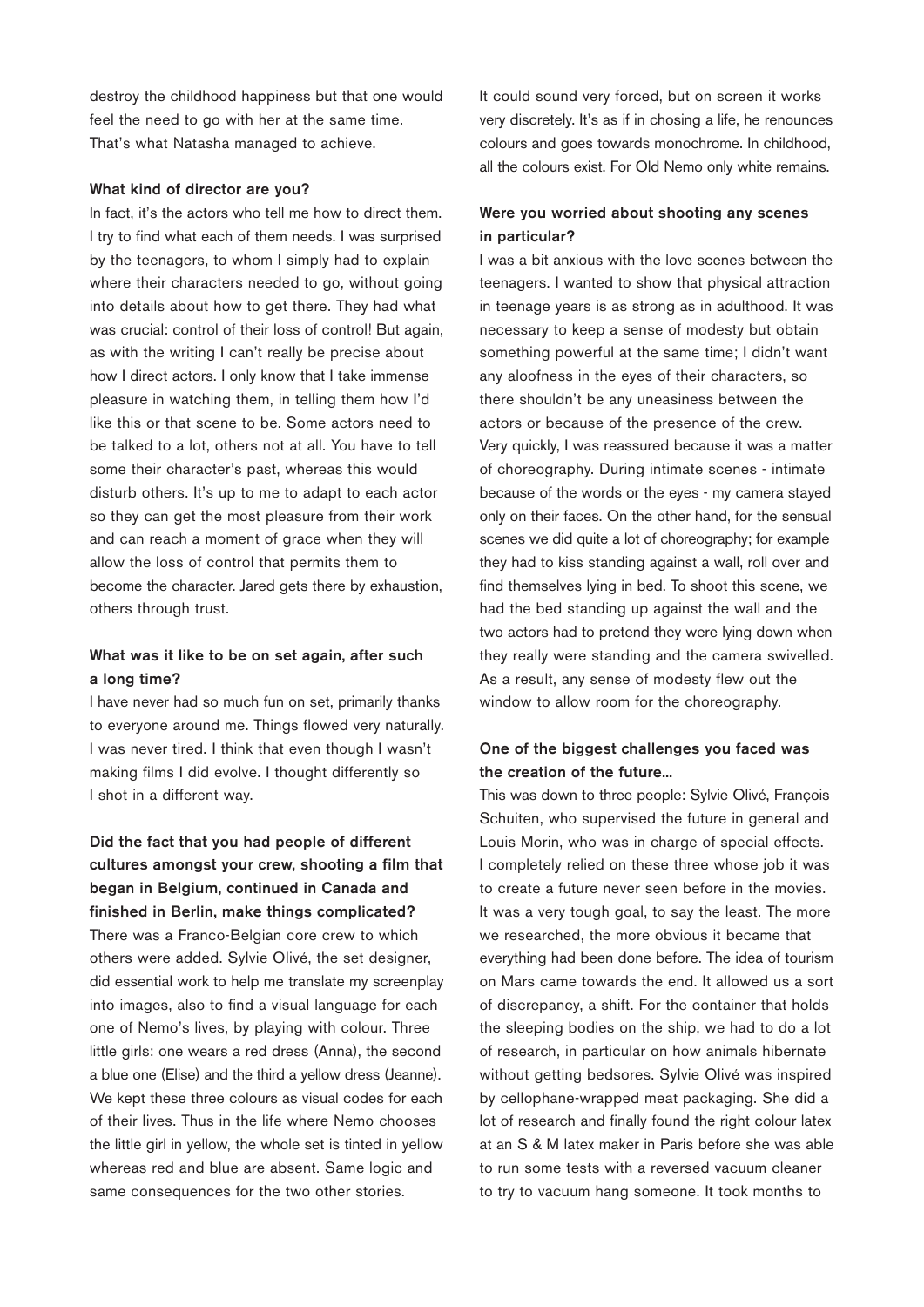make this look quite normal and original. Sound was also a crucial factor for this future world. Sound taps directly into the unconscious, it alters the image and allows one to imagine what one cannot see.

# **Music plays an essential role. Which way did you want to go?**

There are some pre-existing songs like "Mr Sandman" which I knew I wanted since I began the script. Then, with my brother Pierre - who has written the music for each of my films - we worked on simple themes and out of synch loops. A mixture of superficial simplicity and underlying complexity. He wrote themes that overlapped to form new ones, each theme continuing to exist while being mixed with the others. I did not want the music to be overtly emotional, so Pierre and I chose a minimalist orchestration, no symphony orchestras, more often than not just a single guitar. We wanted the instrument and the player to be felt. This stance actually sums up the whole adventure: a maximalist project with a minimalist approach.

# **How would you describe your partnership with Philippe Godeau?**

Philippe is a good friend: that sets the tone for our relationship. A very courageous friend at that to take on such a project and take the risks he took. I spoke to Philippe about this project right from the start; he was the first person to read the script. It was an enormous challenge for him, to put together a film like this, shot in so many countries with the sort of budget usually allocated to action films or comedies. But thanks to the finances committed for the 26 weeks shoot, I think we succeeded in making an atypical film, not a formula film.

# **Now that the adventure is over, can you tell us who is this MR.NOBODY for you?**

*"One, a hundred, a thousand and nobody".* As a spectator, I love cinema because it allows us to live an experience by proxy, one that our lives will never be able to offer. Cinema allows us to multiply the possibilities of life: to live for a few hours the life of an inhabitant of Uzbekistan or to be a trapper in Alaska. The experiment that MR. NOBODY suggests is to not choose but to explore everything in order to understand that all experiences are interesting

in the end. That is what I would like the audience to feel: that there are no good or bad choices. That it is all in the way we live them. In this respect, the question of freedom is one of the essential themes of my film. What is it that makes me feel free? When I can respond positively to an impulse, a desire? But where does this impulse come from? From my past? From my education? From my parents? From what my grandparents experienced? What is freedom of choice? What is "free will"- in my view an oxymoron? With MR. NOBODY I wanted to make some sort of philosophical tale without a moral. The old Nemo, after seeing all his convictions shattered, after learning to live peacefully in a state of uncertainty, could have said to conclude: *"In life, things are fun or they're not. If it's fun, do it, if it isn't, don't."*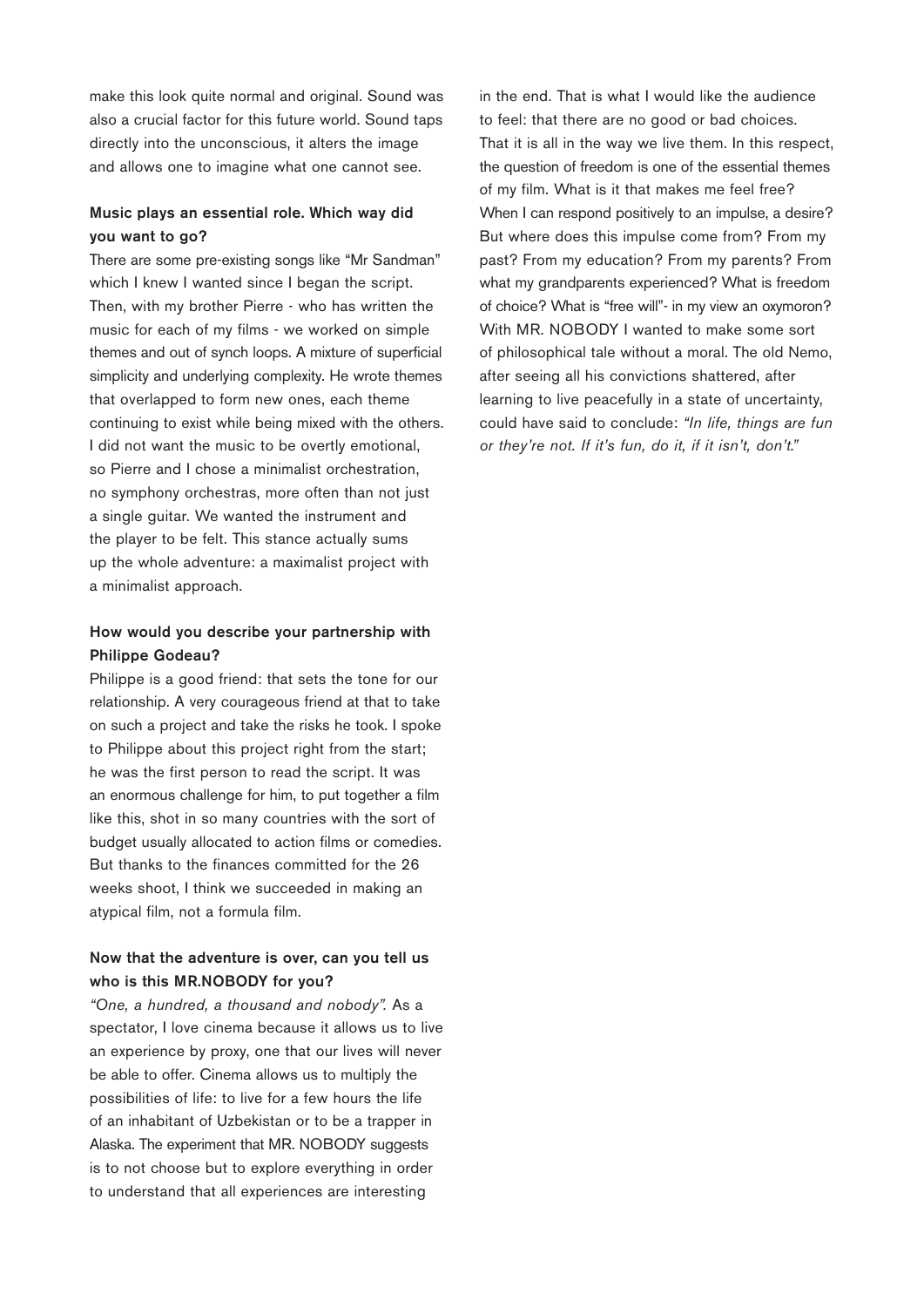# **A CONVERSATION WITH THE ACTORS**

# **Did you know Jaco Van Dormael's work before working on MR. NOBODY?**

**Jared Leto:** I'd heard many wonderful things about his films but had never seen them before we met. It was a pleasure to watch his work and I was absolutely awed by the films and the performances. **Sarah Polley:** TOTO THE HERO is one of the most beautiful films I've seen. Jaco has an original way of looking at the world and a unique imagination. His films are like no others: they really show who he is, his altruism, in a striking way.

**Diane Kruger:** To be honest, I didn't know his name. But I loved TOTO THE HERO. The screenplay touched me: it was as if the actors took you by the hand and lead you into a dream.

**Linh-Dan Pham:** I'd seen TOTO THE HERO and loved it. It has the same poetic and imaginative qualities that you find in MR. NOBODY, the same moving and joyous qualities that take you back to childhood.

#### **How did you get the part?**

**JL:** The first time I saw Jaco was after a show I played in Utrecht in the Netherlands. I'd been told he was coming just before I went on stage with my band 30 SECONDS TO MARS. It was really a last minute meeting. I had read his script a few months before and was blown away by it. He was very kind, humble, and incredibly interesting in that first meeting and also very unassuming. Less like a director and more like a sculptor or something. I was very excited to work with him and told him directly.

**SP:** As soon as I found out that Jaco was preparing a new film I wanted to be a part of it at any price. I let this be known and quickly had the screenplay in my hands. As I read, it became clear that I wanted to play Elise. We agreed to meet in New York and I trained myself to convince him that I was the one he needed for the part. He arrived… hoping that I was going to accept! *(Laughs).* We were on the same wavelength. It set the tone of what this adventure would become: everything followed on from there as if by magic. I've never been so happy on a set. **DK:** I fell into this project by chance. Originally, someone else was supposed to play that part. In order to convince me to accept the part I was lucky enough to watch a first montage of scenes shot

between my character and Jared's as children. It was absolutely sublime, so the next day I went to see Jaco in Belgium. Each time I meet a director I try to dress as the character would. I chose to wear a red dress. Jaco was overwhelmed when he saw me: without knowing it, I was wearing red like Anna, the colour of her universe. That was the beginning of the adventure. **LDP:** Because the film was going to be shot in English Jaco didn't really want to do any casting in France. He thought that no French actor could play their part without any accent at all, as required. One day I got a phone call from his first assistant, Renaud Alcalde, who explained to me that Jaco had seen THE BEAT THAT MY HEART SKIPPED by Jacques Audiard and wanted to work with me. His casting director called me soon after, and that phone call was a real test of my English! He rang back five minutes later to tell me that he was sending me the screenplay so we could organise a meeting. I discovered how Jaco worked, very smoothly, with a lot of direction but with room for freedom.

#### **How did you react when you first read the script?**

**JL:** I was literally blown away. At the risk of sounding clichéd, Jaco is a true genius, a master. You sense that when you watch his work or when you read his writing. The script is very original and adventurous, unbelievably complex yet very fluid. What he writes, what he conveys is unusual and original. He's very unconventional, miles away from the clichéd scripts that are everywhere. He has a unique voice. It was a real privilege for me to be able to work with someone like him.

**SP:** I read and re-read it several times. I'm not sure if it was because I hadn't understood it all or if it was just for the pleasure of re-immersing myself each time in this delightful experience. Sinking into this screenplay is like devouring a major novel. I even had my whole family reading it, it fuelled quite a few discussions.

**DK:** Soon after I started reading it I couldn't believe my luck! It was such a great opportunity. Even if the script was not easy at first because it's so rich I got the same feeling I had when watching ETERNAL SUNSHINE OF THE SPOTLESS MIND by Michel Gondry. All these questions about the choices we make in life. I thought Anna's character was very poetic and easy to identify with.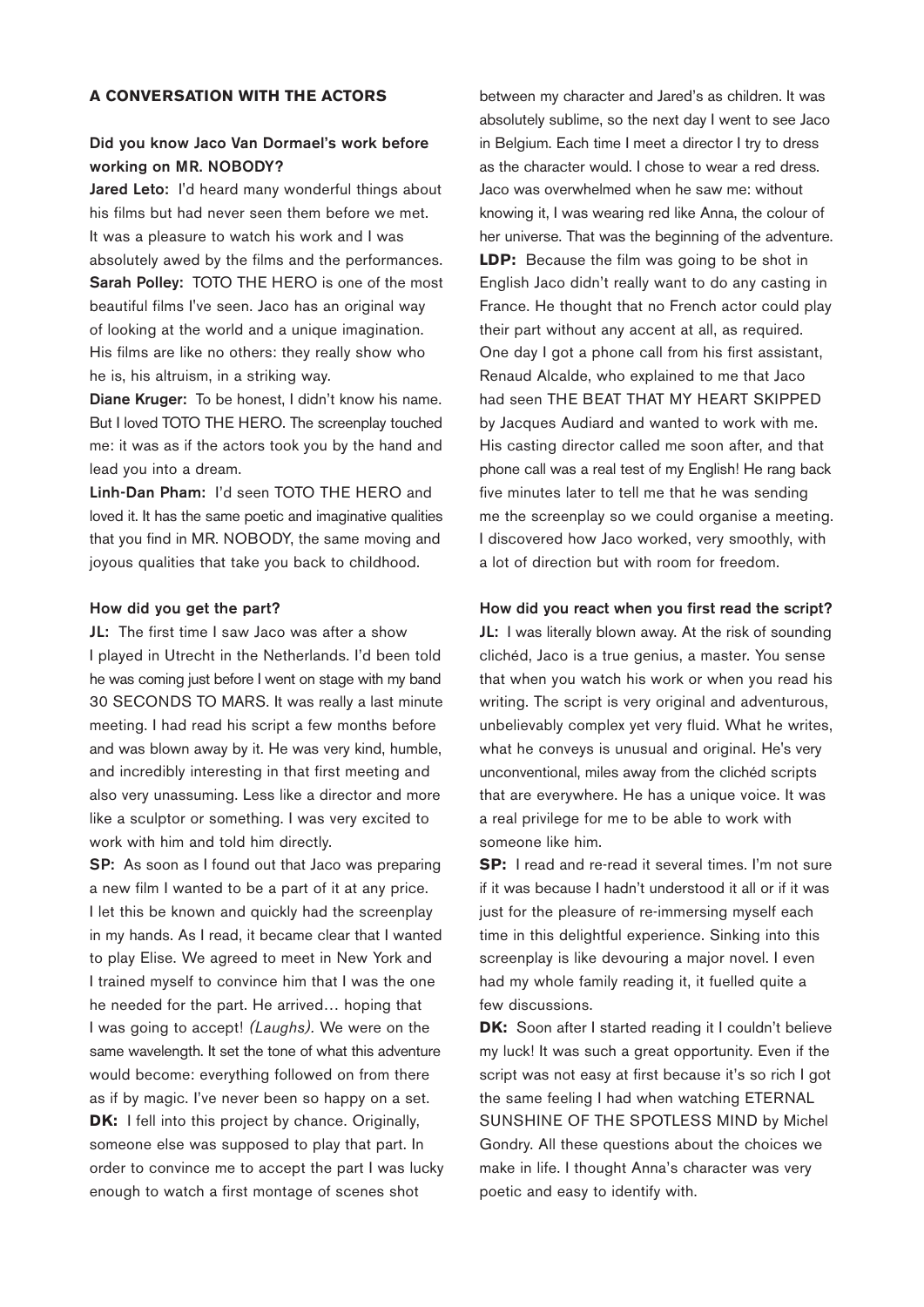**LPD:** I kept having to come back to what I had already read, I wondered how Jaco was going to be able to hold so many ideas in one film. I could feel it was going to be in the same vein as TOTO THE HERO so I didn't hesitate for one second! On top, Jaco only makes one film every 10 years so I wasn't going to miss that!

#### **How would you define your character?**

**JL:** Mr. Nobody is everyone and no one all at the same time, an illusion, the product of his own dreams. He's love, he's hope, he's fear, he's life and he's death. This is without doubt the most complex character I've ever played. It was a challenge to keep all these lives concentrated into one character for the duration of the filming without losing myself. But we had outlines and things that helped me to keep track of where we were.

**SP:** Elise is a young woman who carries a lot of love inside her. She yearns to be the best of mothers but just can't do it. She's frustrated because of this inability to live the way she would like to live, all of this stemming from her depression. She doesn't understand why she can't pull out of it. Over time she develops a feeling of shame and guilt towards her husband and her children.

**DK:** I believe Anna is the most complete of all the characters. She never makes any compromises, in any one of her lives. She gets married and keeps her promise until the end: she will not fall in love with anyone else. Maybe she's the woman I would like to be…

**LDP:** Her name is Jeanne. She loves Nemo Nobody with a passion but he doesn't love her. Their meeting was a misunderstanding. She thought he was honest and full of love for her. But as soon as they start a family she realizes that something is missing in their relationship, that he's never really there. I think stories like this are very common, I myself question the concept of the couple… how does love evolve with time? When passion dims, does love fly away? It also shows that lives that seem perfect on paper might not be so perfect in reality. Seemingly all is well for Jeanne and Nemo: a beautiful couple with beautiful children living in a magnificent house, yet it doesn't work, it's tragic… that moves me deeply.

#### **How did you prepare?**

**JL:** I had to use the script before anything else. I relied a lot on the text, and my imagination. All these lives are lived by one and only one person. If the film breaks a lot of rules, it's still only one character that I play, with many different lives. So I started looking for differences rather than similarities. But ultimately, I didn't want to play 12 clearly different people, but 12 different versions of the same person according to the different choices he makes. Because this is actually the same person in 12 different existences. **SP:** Honestly, I didn't find this character very difficult to play. I had complete trust in Jaco and it all happened in the most natural way. We just talked and our conversations were enough to clarify things. When you feel that a director trusts you and that this trust is reciprocal, nothing scares you. Everything flows. You instinctively find in yourself what is necessary for the part. There was such a friendly and happy atmosphere on the set; it's in these moments that being an actor becomes the most beautiful profession. **DK:** Jaco explained to me in detail how he envisaged the character. But what really helped me become Anna was becoming a brunette myself and wearing her clothes. Jaco defines every character's world with a rare precision. Anna is a very long way from who I am in real life, which made becoming her even stranger.

**LDP:** Jaco gives you a lot of freedom from the very beginning. I really had to work on my English accent because I had an American accent when I auditioned for the part. I had a coach who came with me on set. I quickly realised that whenever the accent rang true, the acting just followed. For the character itself, it was easier. To be madly in love is something I can understand, I didn't have to search very hard or use any Actor's Studio techniques!

#### **Tell us about Jaco on set…**

**JL:** Jaco's an actor's director. He knows where he's going and communicates it in every detail. He's loving and very thoughtful. He's very specific about what he wants and open to his actors as well. I had a very clear idea of what I wanted in the scenes where I played Nemo as an old man and he really encouraged me with it. And I think it was, during the rehearsals of these scenes, one of the first time where I made Jaco happy. I started to play with the idea of who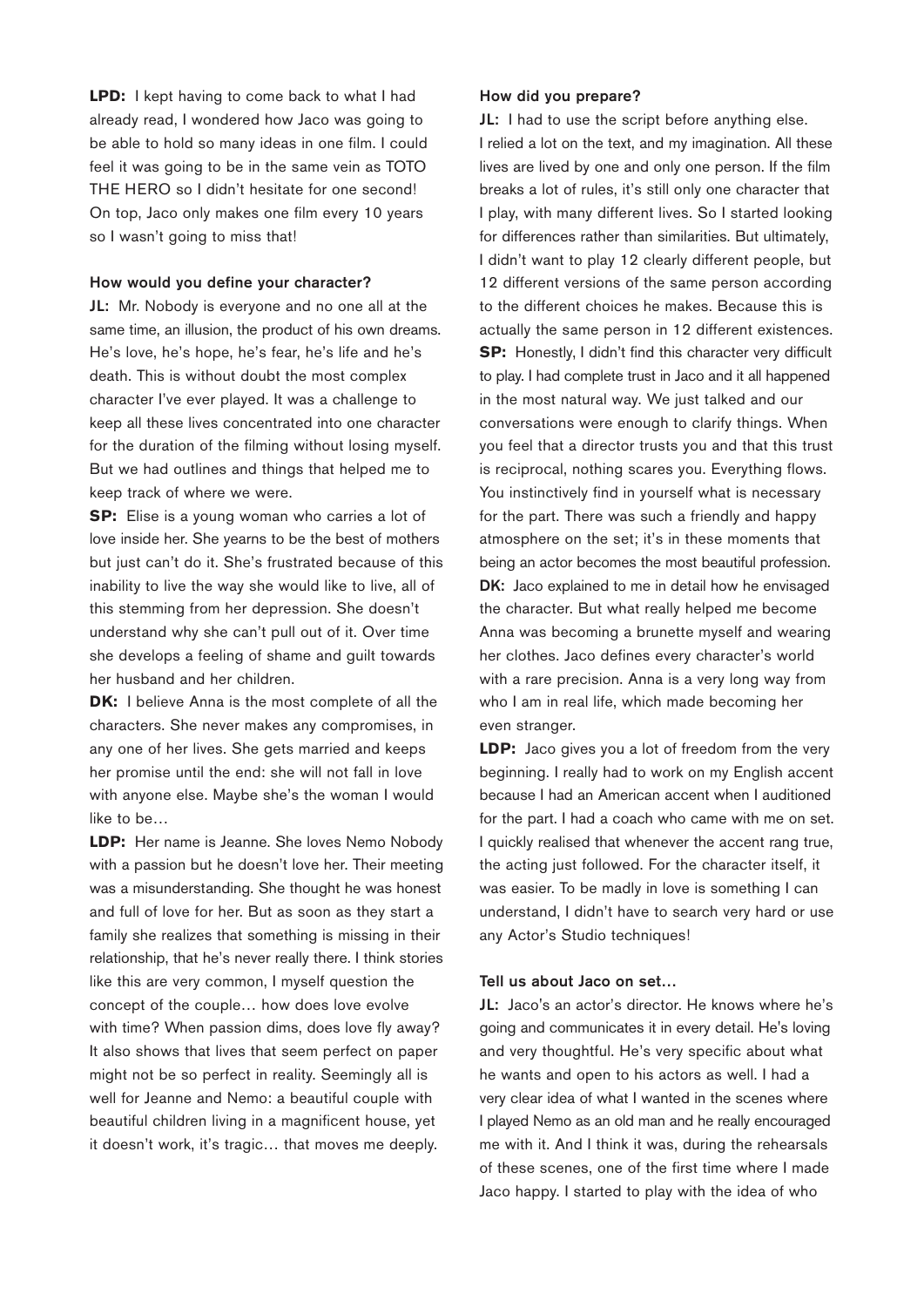this old man was, started to get into the physicality of it, and his enthusiasm was infectious and encouraging. It was a unique opportunity to play a 120-year-old man. It's also a very difficult thing to do because it's a cliché-riddled landscape. I was helped immensely by Jaco's direction, the make-up crew, the cinematographer, and even the set design… it all helped transport me to a place that stoked an enormous amount of creativity. Those weeks in prosthetics were some of the most physically and mentally challenging I've done and everyone really helped me with their patience and understanding. And, at the end of it all, it's more Jaco's performance than mine. We've all done this film for him because we believe in him. He's a very special human being, a very kind man, a gentle soul and a true artist. **SP:** Jaco is deeply cheerful, somebody who knows how to share his enthusiasm. He empathises permanently with his actors. He never takes his eyes off you. He is with you. You feel secure. This is the best possible direction for an actor.

**DK:** A lot of directors fall in love with their leading ladies, but Jaco was in love with each and every character... He had spent ten years writing about who Anna would be and I could just feel the love he had for her… Becoming Anna felt amazing. On set, he truly looked at me, at Anna. He integrated every idea that I had for the character, in a very natural way. He always knew what to say to unblock a difficult scene or situation.

**LDP:** He's always in a good mood! He says that life is too short and often very hard so we should have fun and enjoy ourselves as much as we can. He surrounds himself with people he loves. Once he's chosen you he opens his and his cinema family's arms to you. I thought the filming was warm and friendly which encourages you to give your best. I love his view that you needn't suffer for art. Technically he gives you lots of freedom then corrects you as the shooting goes on. In general, he doesn't need lots of takes but you feel that no small detail escapes him. These little details might be perceived as insignificant - a fleeting glance - but they often shape a scene.

**What was your experience during the filming? JL:** It was such a long shoot. Of course, you have to leave your life as well if you shoot a movie for 6

weeks. But 6 or 7 months takes a different approach. The fact that some days I had to juggle 10 or more different Nemo Nobodys also required a different approach. Looking back I'd say that mine was quite scientific and very cerebral. I was able to rely on Jaco's watchful eye to carry and support me. There was a sensibility unlike anything that I've experienced before on a set. A lot of the crew had worked on Jaco's previous movies, so there was familiarity and a lot of respect for what was going on. It was wonderful to be invited into that family. I really loved it.

**SP:** Thanks to the atmosphere Jaco created I took a lot of pleasure in being amongst the team. I didn't feel the need to isolate myself in order to concentrate before my most difficult scenes; only during the first few days, when I wanted to be sure that I'd be capable of reaching the darkness in which Elise can get lost. But I quickly realized that I didn't need to be alone in a dark space to reach that state. The whole crew was so passionate about Jaco's work that it just carried us.

**DK:** The atmosphere was really happy. I've worked on very friendly sets before but there was a family feeling here that was totally new for me. Jaco has known most of the technicians for years. It never felt like work, and even when I wasn't needed for a scene I was on set to watch the others or simply to have a good time with them.

**LDP:** Because the shoot lasted so long, I had to tread carefully which isn't easy but each time I came back it felt as if I had never left the set.

## **Which scene did you dread the most?**

**JL:** The thing that I was most afraid of was playing the Nemo opposite Sarah Polley because this was the furthest from my own experience. I've never been shut down or helpless in the way he is. So in those scenes, it was really difficult for me, because I wanted to be stronger than Jaco had written it. For him, this Nemo is someone who doesn't know what to do, how to do it, when to do it and what to say. That's really challenging when you have someone in front of you that you love in such pain. Playing a father was very difficult as well. I didn't know how to approach it because I don't have children. I was most nervous during these scenes. I was lost but Jaco was very patient with me and helped a lot. **SP:** Elise's daughter's birthday scene. I was terrified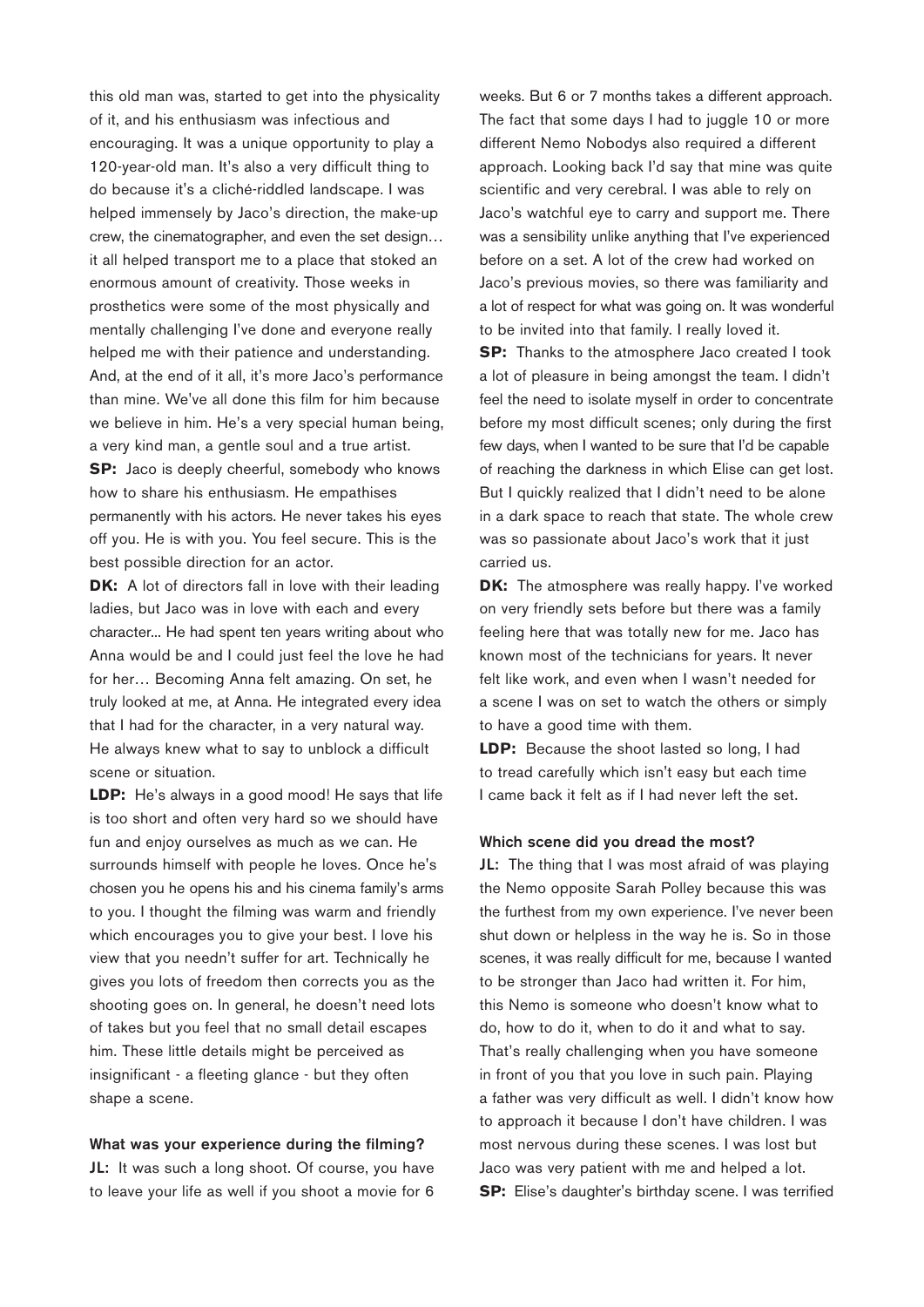because I felt humiliated playing this crazy mother in front of all the children. I thought these kids were going to stare at me and think I was crazy myself! *(Laughs).*

**DK:** Romantic scenes are always a challenge. It's so easy to fall into cliché, particularly with Anna's scenes which are so extreme, either tragic or reconciliatory. We had to be careful to not over-act… that's what worried me most.

**LDP:** The bed scene where Jeanne tries to confront Nemo Nobody with his lack of love for her and reproaches him amongst other things for not even knowing the number of sugar cubes she takes in her coffee. I dreaded it because it's emotional but also because it's a key moment in their story. Jeanne tries to save their relationship only to hit a brick wall because Nemo simply doesn't react.

# **If you had to keep one image from this adventure, what would it be?**

**JL:** There are so many. We shot in Brussels, Antwerp, Montreal, London and Berlin. It was the adventure of a lifetime. This was a really special project to be involved with and not something that's ever going to come along again. Having that journey is something I will be thankful to Jaco for forever. And I hope that the movie is everything that he dreamed it would be. It was a pleasure to work with him. If Jaco is happy, I'm happy.

**SP:** I can only remember spending most of my time laughing, which seems odd if you consider the part I play but I'm not lying, it really happened this way.

**DK:** Amongst the beautiful moments I experienced the most unforgettable was the last day of shooting. Sarah and Linh-Dan had already finished, Jared had a couple more days to shoot but I was the last girl to leave. Jaco was crying and Philippe (Godeau) was so sad. It was very moving, I'll always remember it. **LDP:** The day in Canada when we shot the three weddings of Nemo Nobody with his three wives, Diane Kruger, Sarah Polley and me. Minutes before we began to shoot Jared had explained to us that he had a particular style of kissing for each one of us, I got the sexy kiss, I liked that! *(Laughs).*

# **DIRECTOR FILMOGRAPHY**

#### *Feature Films*

| <u>Calure Fillio</u> |                                                      |
|----------------------|------------------------------------------------------|
|                      | 1996 THE EIGHTH DAY                                  |
|                      | DOUBLE BEST MALE ACTOR CANNES 1996                   |
|                      | <b>NOMINATED BEST FOREIGN FILM GOLDEN GLOBE 1997</b> |
| 1991                 | TOTO THE HERO                                        |
|                      | CAMERA D'OR CANNES 1991                              |
|                      | EUROPEAN FILM AWARDS 1991:                           |
|                      | Best Actor (Michel Bouquet);                         |
|                      | Best Photo Director (Walther Van Den Ende):          |
|                      | Best screenwriter (Jaco Van Dormael);                |
|                      | Best first film (Jaco Van Dormael)                   |
|                      | JOSEPH PLATEAU AWARDS 1991:                          |
|                      | Best Actor (Michel Bouquet);                         |
|                      | Best Actress (Mireille Perrier):                     |
|                      | Best Belgian Director (Jaco Van Dormael);            |
|                      | Best Belgian Film                                    |

*CESAR FOR BEST FOREIGN FILM 1992*

#### *Short Films*

1985 DE BOOT 1984 E PERICOLOSO SPORGERSI *GRAND PRIX AT FESTIVAL OF CLERMONT-FERRAND 1985* 1983 SORTIE DE SECOURS 1982 L'IMITATEUR 1981 STADE LES VOISINS 1980 MAEDELI-LA-BRÈCHE *STUDENT ACADEMY AWARDS, USA 1981*

#### **JARED LETO FILMOGRAPHY**

- 2008 CHAPTER 27  *J.P. Schaefer*
- 2007 LONELY HEARTS *Todd Robinson*
- 2006 LORD OF WAR *Andrew Niccol*
- 2005 ALEXANDER *Oliver Stone*
- 2002 PANIC ROOM *David Fincher*
- 2001 REQUIEM FOR A DREAM *Darren Aronofsky*
- 2000 AMERICAN PSYCHO *Mary Harron*
- 1999 FIGHT CLUB *David Fincher*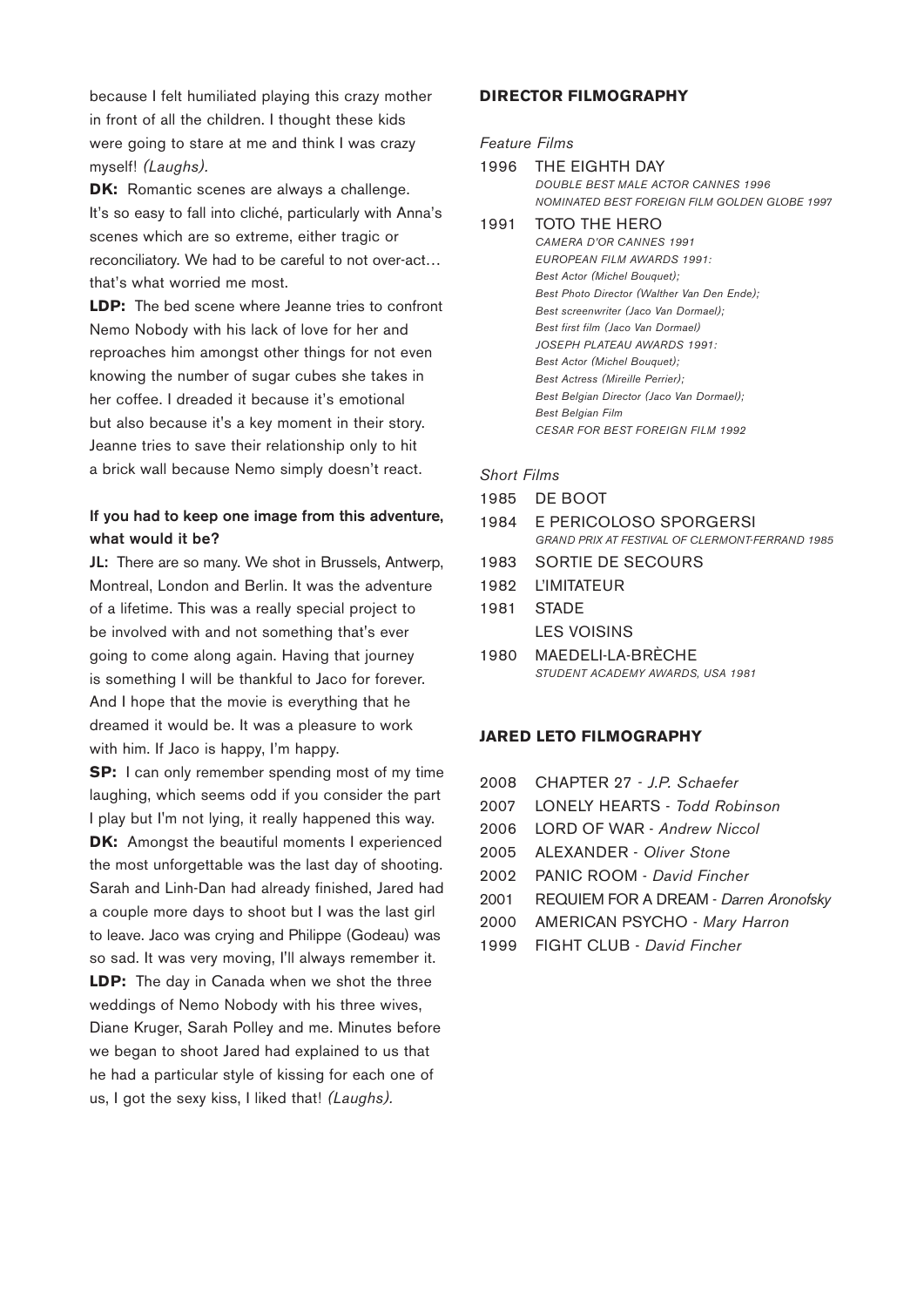# **SARAH POLLEY FILMOGRAPHY**

| 2009 | 3 NEEDLES - Thom Fitzgerald             |
|------|-----------------------------------------|
|      | SPLICE - Vincenzo Natali                |
| 2006 | THE SECRET LIFE OF WORDS                |
|      | - Isabel Coixet                         |
|      | DON'T COME KNOCKING - Wim Wenders       |
| 2004 | DAWN OF THE DEAD - Zack Snyder          |
| 2003 | MY LIFE WITHOUT ME - Isabel Coixet      |
| 2002 | THE WEIGHT OF WATER - Kathryn Bigelow   |
| 2001 | NO SUCH THING - Hal Hartley             |
|      | THE CLAIM - Michael Winterbottom        |
| 2000 | THE LAW OF ENCLOSURES - John Greyson    |
|      | <b>GUINEVERE - Audrey Wells</b>         |
| 1999 | <b>EXISTENZ</b> - David Cronenberg      |
|      | THE LIFE BEFORE THIS - Jerry Ciccoritti |
| 1997 | <b>SWEET HEREAFTER - Atom Egoyan</b>    |
| 1994 | EXOTICA - Atom Egoyan                   |
| 1989 | THE ADVENTURES OF                       |
|      |                                         |

BARON MÜNCHAUSEN - *Terry Gilliam*

*as Director*

1994 AWAY FROM HER

# **DIANE KRUGER FILMOGRAPHY**

| 2010 | PIEDS NUS SUR LES LIMACES<br>- Fabienne Berthaud |
|------|--------------------------------------------------|
|      |                                                  |
|      | RUN FOR HER LIFE - Baltasar Kormakur             |
| 2009 | INGLOURIOUS BASTERDS                             |
|      | - Quentin Tarantino                              |
|      | LASCARS - Albert Pereira Lazaro                  |
| 2008 | POUR ELLE - Frédéric Cavayé                      |
|      | NATIONAL TREASURE 2:                             |
|      | The Book of Secrets - Jon Turteltaub             |
| 2007 | L'ÂGE DES TÉNÈBRES - Denys Arcand                |
|      | <b>GOODBYE BAFANA - Bille August</b>             |
| 2006 | <b>LES BRIGADES DU TIGRE</b>                     |
|      | - Jérôme Cornuau                                 |
| 2005 | JOYEUX NOËL - Christian Carion                   |
| 2004 | NATIONAL TREASURE - Jon Turteltaub               |
|      | $\sim$ $\sim$<br>,,,,,,                          |

- TROY *Wolfgang Petersen*
- 2002 MON IDOLE *Guillaume Canet*

# **LINH-DAN PHAM FILMOGRAPHY**

- 2010 TOUT CE QUI BRILLE *- Hervé Mimran & Géraldine Nakache*
- 2009 CHOI VOI *Bui Thac Chuyen* LE BAL DES ACTRICES - *Maïwenn*
- 2008 LE BRUIT DES GENS AUTOURS - *Diastème* DANTE 01 - *Marc Caro*
- 2007 HAVE MERCY ON US ALL *Régis Wargnier*
- 2005 GAMBLERS *Frédéric Balekdjian* THE BEAT THAT MY HEART SKIPPED - *Jacques Audiard CÉSAR FOR THE MOST PROMISING ACTRESS*
- 1994 JAMILA *Monica Teuber*
- 1992 INDOCHINE *Régis Wargnier*

# **RHYS IFANS FILMOGRAPHY**

| 2010 | NANNY MCPHEE AND THE BIG BANG<br>- Susanna White |
|------|--------------------------------------------------|
|      | HARRY POTTER AND THE DEATHLY                     |
|      | HALLOWS pt1 - David Yates                        |
|      | <b>GREENBERG</b> - Noah Baumbach                 |
|      | MR. NICE - Bernard Rose                          |
| 2009 | <b>THE BOAT THAT ROCKED - Richard Curtis</b>     |
| 2007 | ELIZABETH: THE GOLDEN AGE                        |
|      | - Shekhar Kapur                                  |
|      | FOUR LAST SONGS - Francesca Joseph               |
|      | HANNIBAL RISING - Peter Webber                   |
| 2006 | CHROMOPHOBIA - Martha Fiennes                    |
| 2004 | <b>ENDURING LOVE - Roger Michell</b>             |
| 2003 | DANNY DECKCHAIR - Jeff Balsmeyer                 |
| 2002 | THE 51ST STATE - Ronny Yu                        |
|      | THE SHIPPING NEWS - Lasse Hallström              |
| 2001 | <b>HUMAN NATURE - Michel Gondry</b>              |
|      | KEVIN & PERRY GO LARGE - Ed Bye                  |
| 2000 | LITTLE NICKY - Steven Brill                      |
|      | <b>JANICE BEARD 45WPM - Clare Kilner</b>         |

- LOVE, HONOUR & OBEY *Dominic Anciano*
- 1999 NOTTING HILL *Roger Michell* HEART - *Charles McDougall*
- 1997 TWIN TOWN *Kevin Allen*